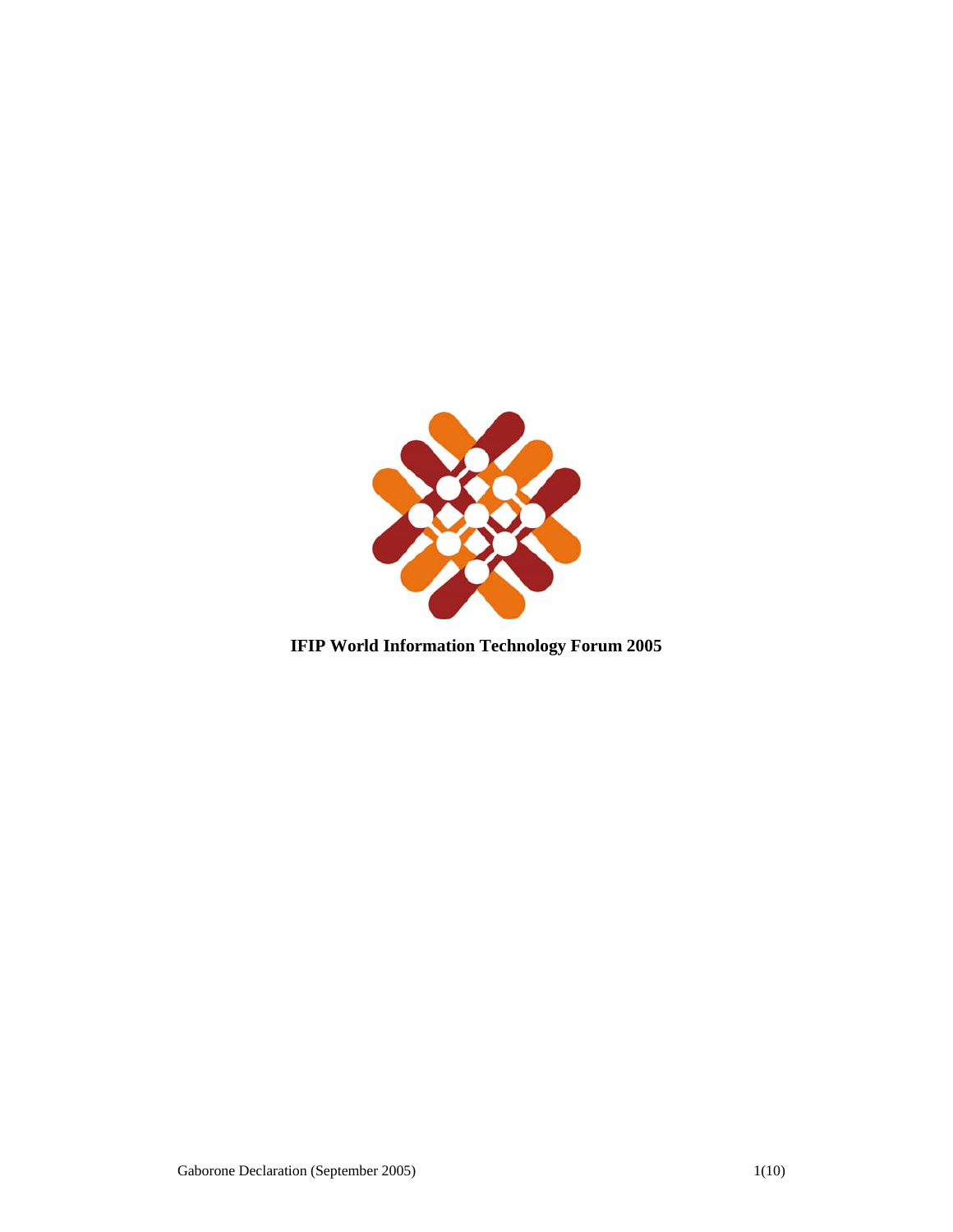# **GABORONE DECLARATION**

We, the participants at The Second World Information Technology Forum (WITFOR 2005), organised by International Federation for Information Processing (IFIP) under the auspices of UNESCO and hosted by the Government of Botswana, gathered in Gaborone, Botswana, 31 August – 2 September 2005, having focused on the crucial role of ICT in accelerating development, reaffirm our commitment to the following major goals, guided by the Millennium Declaration and the WSIS Plan of Action:

- Contributing to the eradication of poverty through the appropriate use of ICT
- Bridging the multiple digital divides of contemporary society
- Addressing the need for creative capacity-building strategies towards ICT innovation
- Encouraging diverse partnerships and promoting collaborative networks

We the participants at WITFOR 2005, building on the experience of WITFOR 2003, and

- o *Aware* of the complexity facing national governments in translating ICT policies and plans into action
- o *Acknowledging* constraints of developing countries to acquire and utilize ICT technology resources
- o *Recognising* the value of demonstrating the potential of ICT through real life examples
- o *Subscribing* to the importance of education, research and cooperation to build a body of knowledge on the use of ICT for development
- o *Conscious* to the importance of ensuring that ICT-related interventions respect economic, social, environmental and cultural rights of all people, with special attention to traditional values of societies and indigenous people
- o *Believing* in equitable and ethical sharing of the benefits of ICT and the minimization of any negative impacts
- o *Fully* accepting challenges of financing ICT infrastructure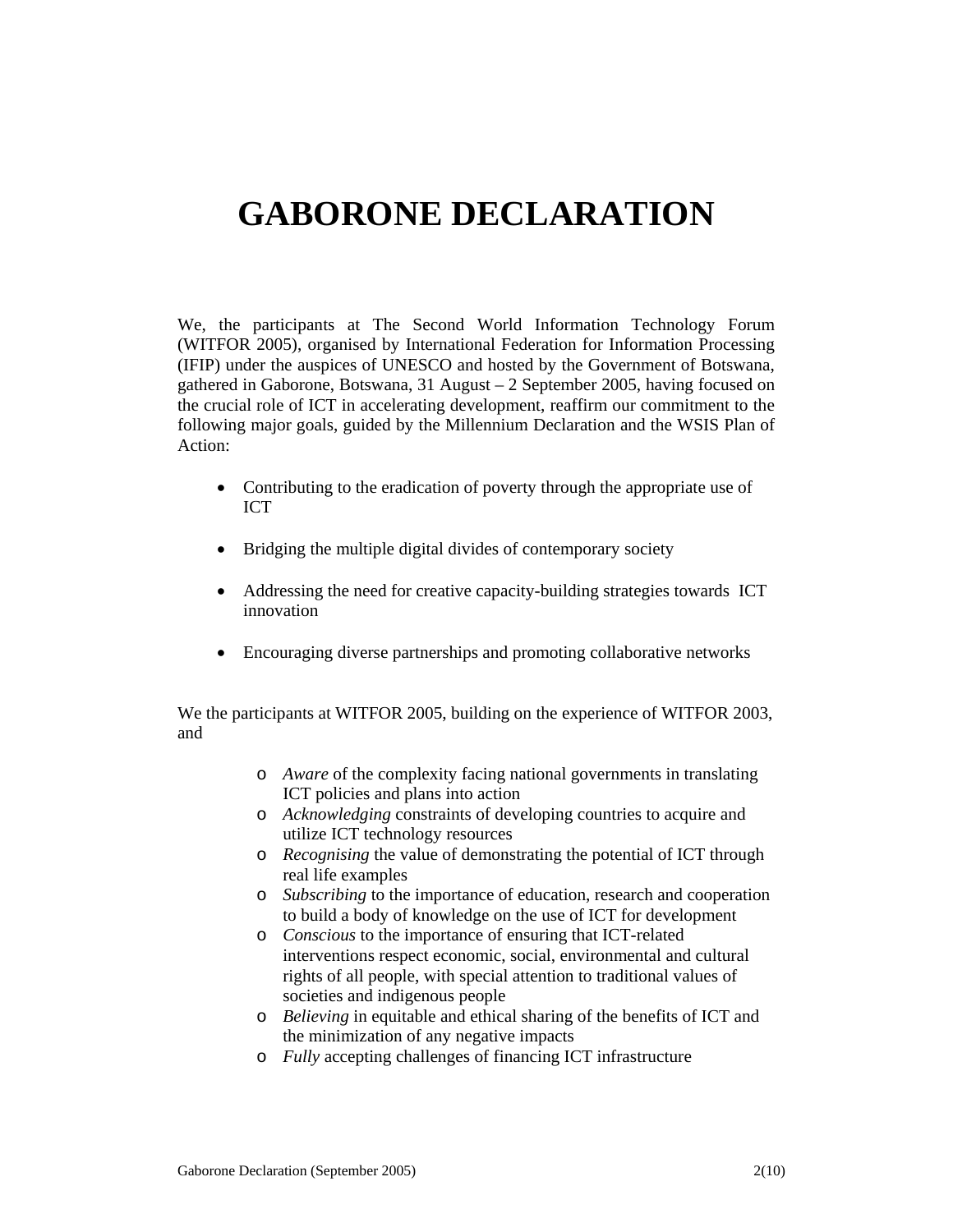Therefore resolve to focus mainly, though not exclusively, on eight thematic concerns:

- o **Building Infrastructure:** Supporting research, development and economic analysis for enhanced ICT infrastructure in underserved areas.
- o **Economic Opportunity:** Exploring appropriate scalable, replicable ebusiness models that promote sustainable development
- o **Environment:** Using and promoting ICT for environmental protection and the sustainable use of natural resources.
- o **Health:** Using ICT to improve the efficiency and equity of health service provision.
- o **Education:** Promoting innovative and effective methods to exploit ICT to improve teaching, learning and knowledge generation.
- o **Agriculture:** Using ICT to improve sustainable agricultural production systems by disseminating knowledge and information, particularly to rural communities.
- o **Social, Ethical and Legal Aspects:** Promoting socially responsible and ethical use of ICT and taking appropriate legal measures.
- o **Empowerment and Participation:** Encouraging universal access strategies, e-government and e-democracy to enable participation in the information society.

We recommend that action is taken on each of these areas and that sustainable projects are implemented such as those indicated in the **Proposed Projects & Actions** that illustrate applications of ICT to diverse social and development challenges. We further invite national governments, parliamentarians, local authorities, civil society, the business communities and academia to support such initiatives through regional, international and cross-sectoral collaborative networks.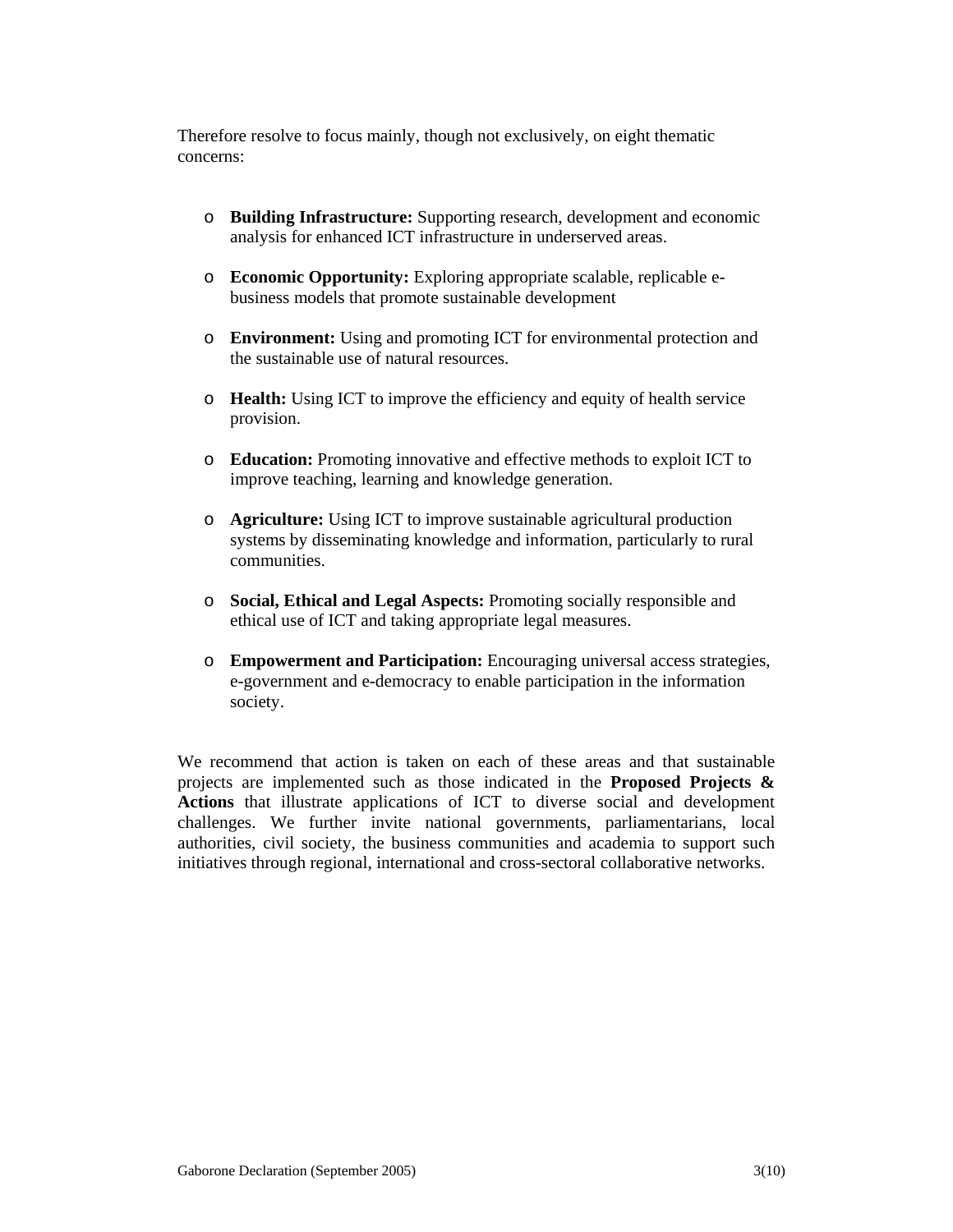# **PROPOSED PROJECTS & ACTIONS**

This list of proposed projects  $\&$  actions resulted from the work of the eight Commissions. The list is neither exhaustive nor prioritised, and is meant to be only indicative of relevant action. Further details on these project proposals and useful links can be found on **www.witfor.org.bw**. It is expected that this list will grow over time with other relevant project ideas and examples from around the world that fall within the scope of the objectives of WITFOR.

#### **1. INFRASTRUCTURE**

#### **Supporting an enabling and competitive environment for the necessary investment in ICT infrastructure**

**We propose** the implementation of the "Broadband for all" principle in developing countries through the capitalization of existing TV network infrastructure. Commercial interests in satellite and cable networks have been established in many developed countries which already provide broadband Internet access. The digital switchover in UHF (the transition from analogue television broadcasting to digital TV) can arise as a unique opportunity to fill the gap in the deployment of networking infrastructures in developing countries. In this perspective, ATHENA is an example project developed for reducing the digital divide in Europe between western countries and underserved eastern regions. ATHENA is a low-cost, fast and simple-to-deploy terrestrial broadband wireless "backbone" and "access" infrastructure for all urban and rural areas based on the proper reuse and upgrade of the analogue TV broadcasting system to digital one. The deployment of such a multi-service infrastructure based on existing and nationally available TV infrastructure augmented with open communication standards such as IPv6 and DVB in regions, cities or villages, provides not only access to a bouquet of television programs, but also (and most predominant) creates a powerful broadband IP backbone where citizen can access, contribute and share services and content by means of easy-to-operate and low-cost TV-based terminals (e.g. IP-enabled TV setup-boxes). For technical details, the reader is referred to the WITFOR Web site at: http://www.witfor.org.bw/themes/building\_project.htm.

**We propose to deliver** value added digital services at places that do not have online Internet connectivity. Presently there is poor Internet coverage in many countries of the developing world and hence there is poor availability of appropriate digital information access and exchange. This project will exploit the concept of delaytolerant networks, using all available means (e.g., transport infrastructure) to extend the reach of ICT in rural areas. Digital data, such as letters, audio, pictures, as well as e-Governance applications such as civil registration, land records, tele-medicine, e-agriculture, astrology and complaint registration are some of the applications for which such a service can be used by rural people. As an example, GramPatra has been implemented in India to address the quest for the last mile infrastructure in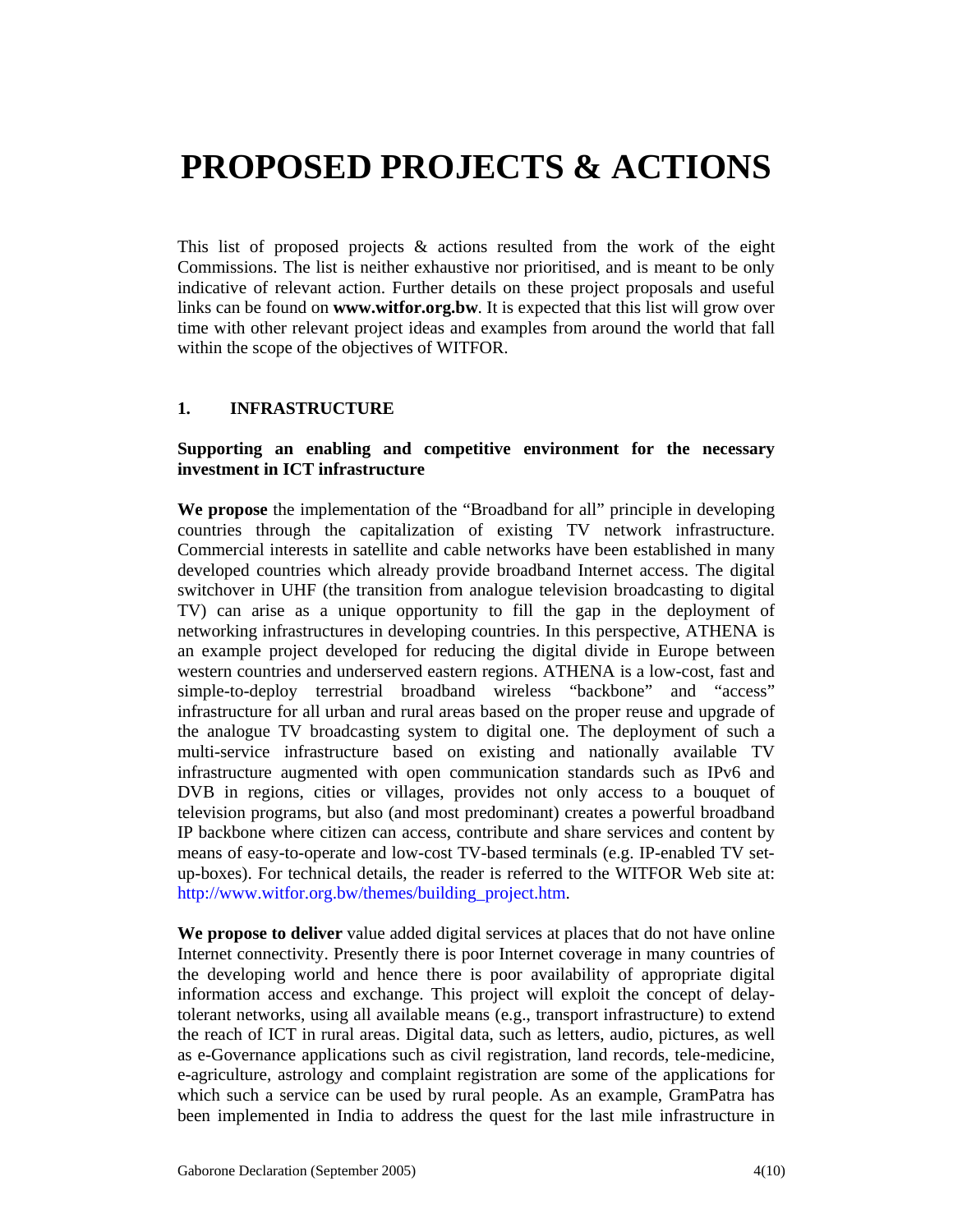underserved rural areas. GramPatra provides an email interface without towers and transmissions cables for the development of various applications appropriate for rural areas. For technical details, the reader is referred to the WITFOR Web site at: http://www.witfor.org.bw/themes/building\_project.htm.

**We further propose** a research project to raise interest in Broadband over PowerLine technology with a view to initiating research into the use and applicability of powerline technology in developing countries to provide the last mile infrastructure. Broadband over PowerLine technology is an exciting alternative to connecting to the Internet via other media such as modem, xDSL or wireless. Though this technology is not commercially available yet, it could be deployed before other broadband technologies due to the relatively low cost and wide spread of its local loop. Moreover, its high speeds will provide Internet access, video on demand, local phone, and long distance phone services to customers.

# **2. ECONOMIC OPPORTUNITY**

#### **Promoting the use of e-business models to stimulate the investment of the private sector and support of governments for small and medium enterprises**

**We propose** the creation of electronic trading hubs to enable rural communities to efficiently trade with larger consumers in the urban areas. The electronic trading hub (e-trading hub) would enable retailers in urban areas to place information regarding demand and the prices they are willing to pay for the day. The rural communities would access this information and know when, where and how much to supply. Suppliers could also place information on their products and how much they can supply so that consumers are informed of what is available. The rural communities would be able to access this information via mobile phones and via the Internet through their own Internet facilities at community access centres.

**We further propose** to create electronic market places (e-market places) for community based tourism projects in order to enable them to access new markets for their uniquely packaged products. The assumption is that such community based tourism projects already exist, albeit in their own unique forms that are mainly understood and accessible locally. Our aim is to create e-market places for the projects.

Linked to these projects will be a research process based on the premise that the nature of the projects must be multi-disciplinary where information, information technology and the integration thereof within the communities must be researched to benefit the communities in total. The following research questions would be addressed:

- *In what way and form will a rural-urban e-trading hub facilitate the generation and enhancement of economic opportunities in rural communities?*
- *In what way and form will e-market places generate and enhance economic opportunities for community based tourism in rural communities?*

Refer also to http://www.witfor.org.bw/themes/economic.htm.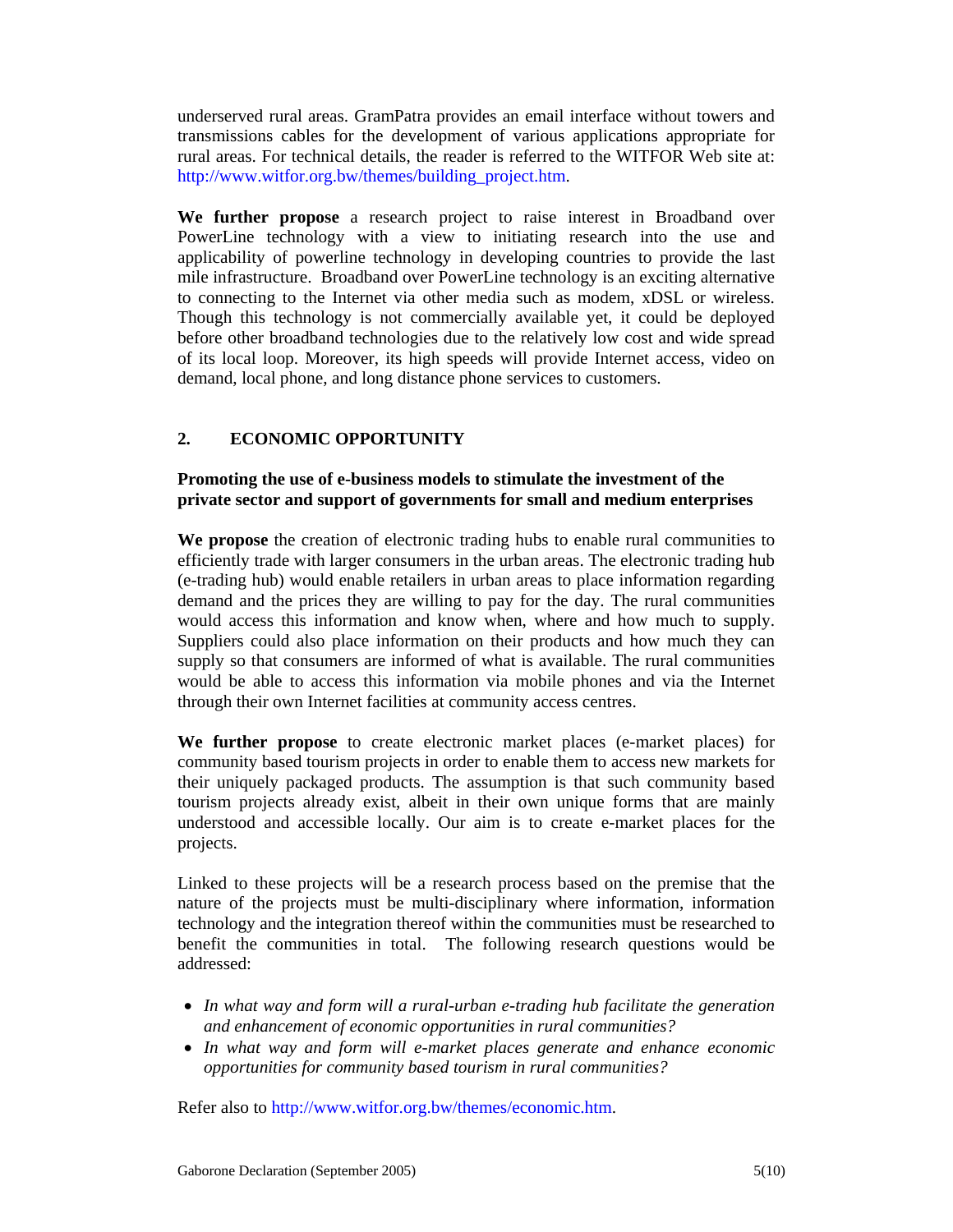# **3. ENVIRONMENT**

#### **Using and promoting ICT as an instrument for environmental protection and the sustainable use of natural resources**

Currently there is insufficient capacity world-wide to implement effective crossboundary, interoperable environmental and risk management applications. Some areas, for example Europe, are currently making a significant investment in building such capacity.

**We propose** creating a project-based collaboration between developing and developed countries to be based on two major activities: a capacity-building activity and a research activity, focused on environmental information infrastructures.

The capacity-building activity would enable developing countries to use ICT better in environmental applications. It would be based on joint conferences, seminars and short courses.

The research activity would lead to implementation of a large-scale environmental information network, initially in southern Africa, based on existing and emerging standards. This activity would be strongly related to regional and global initiatives and would be the seed for participation by Africa and other parts of the developing world in world-wide information infrastructures.

The outcome of the proposed activities would improve interoperability between countries' information systems and create a universal framework for environmental decision-making. Refer also to http://www.witfor.org.bw/themes/environment.htm and http://www.witfor.org.bw/themes/envi\_project.htm .

# **4. HEALTH**

#### **Using ICT to improve the efficiency and equity of health service provision**

**We propose** to strengthen health information systems within the developing world by building collaborative networks to share experiences, practices, knowledge and products amongst the developing countries themselves as well as the developed countries. We further propose to promote open standards and to undertake research on information systems and application of Open and or Free Software and proprietary software in the health sector. Furthermore we propose to improve communication among health workers by providing health workers with e-mail and Internet connectivity. Refer also to http://www.witfor.org.bw/themes/health.htm.

As an example, already before WITFOR 2005 the European Commission's 6th Framework Programme's Information Society Technologies (IST) program decided to fund the implementation of the **BEANISH project** (Building Europe Africa collaborative Network for applying IST in the Health Care Sector). The overall goal of BEANISH is to build networks of research and development between and within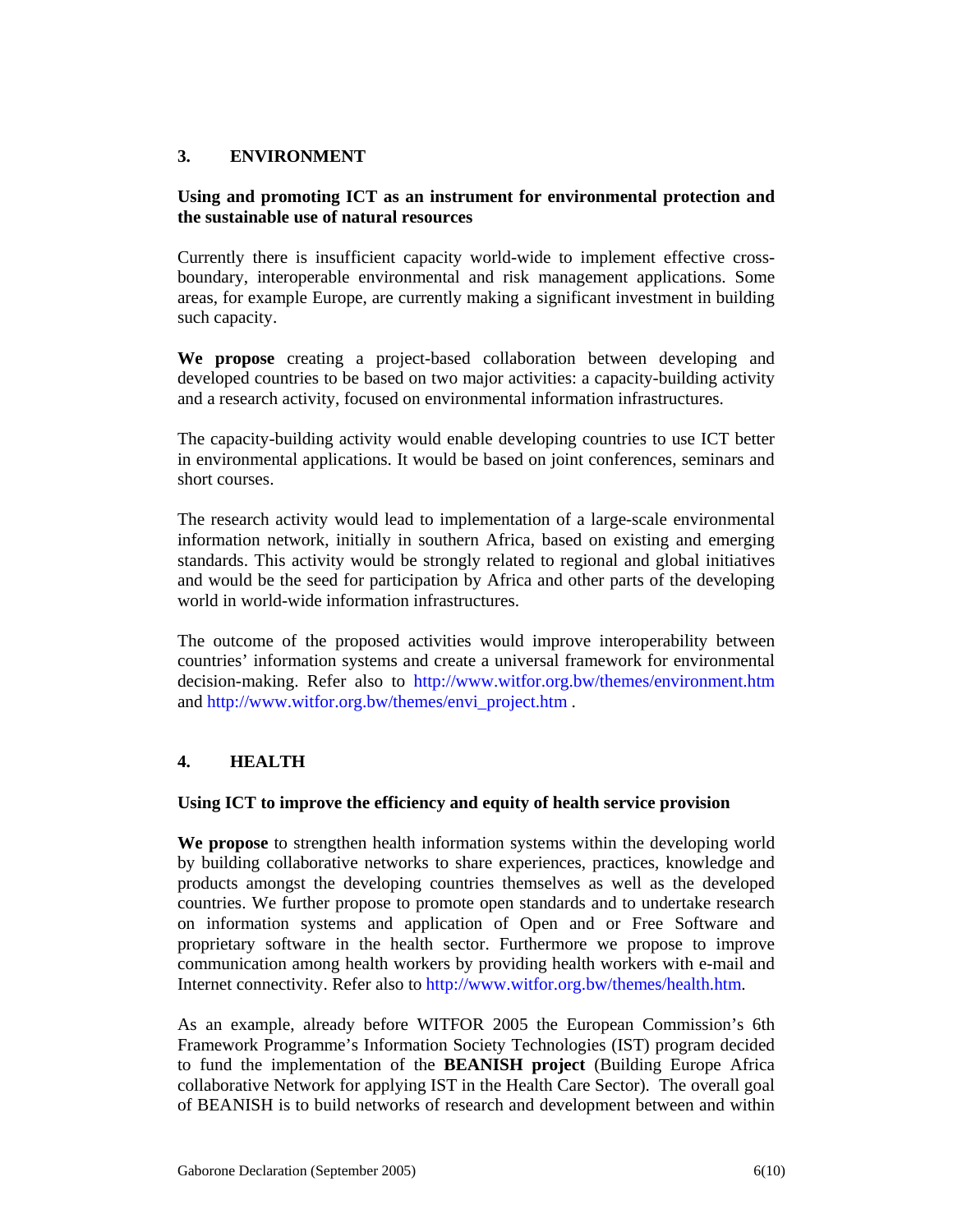countries in Africa and Europe on practical applications of ICT in the health sector. The concrete objectives are linked to:

- Strengthening Health Information Systems in Africa
- Collaborative development and application of Free and Open Source Software for Health
- Sharing "best practices" and capacity across countries.

Linked to this project is a research and capacity building project. This aims at creating a research network around globally distributed collaborative, especially open source application software development. A proposal is being made on extending BEANISH to Asia (**E-BEANISH**), to build collaborative networks of networks. Refer to http://www.witfor.org.bw/themes/health\_project.htm.

# **5. EDUCATION**

## **Developing ICT-enhanced education to achieve "Education for All" targets**

We recognize the acute shortage in developing countries of qualified teachers, and propose to use ICT and other innovative methods to accelerate teacher education and improve their competence. We suggest the use innovative ways of ensuring provision of ICT facilities to students and educational institutions in developing countries, especially those in remote areas.

**We propose** the dissemination and sharing of open educational resources, free technologies and free knowledge. In particular, we propose that developing communities be enabled and empowered to drive processes of using and developing free knowledge resources, adapted to local contexts in collaboration with the global community. Refer also to http://www.witfor.org.bw/themes/education.htm.

**We propose** the sharing of best practices and experiences, as well as collaboration and partnerships, both north-south and south-south, in the use of ICT to promote education. An example is the proposed SADC-wide professional development project enhancing the integration of ICT to teaching and learning in pedagogically meaningful ways. The project pilot phase starting in Botswana and Mauritius is funded by the Government of Finland and seeks wider support for full-scale implementation. It aims at creating a model fostering sustainable development and collegial support to innovative learning and knowledge-creating communities of teachers. The project will be comprised of researchers and practitioners belonging to educational institutions and authorities from developed and developing countries, and is open to new partners. The objective is to create an organisational structure combining efficiently relevant educational authorities with flexible task forces. The project also allows research into integration of work, learning and institutional process. Refer to http://www.witfor.org.bw/themes/edu\_project.htm.

We encourage the dissemination of the Stellenbosch Declaration "ICT in Education; What works?" based on 40 years of experience in IFIP's Committee on Education. Refer to www.ifip.org/home/TheStellenboschDeclaration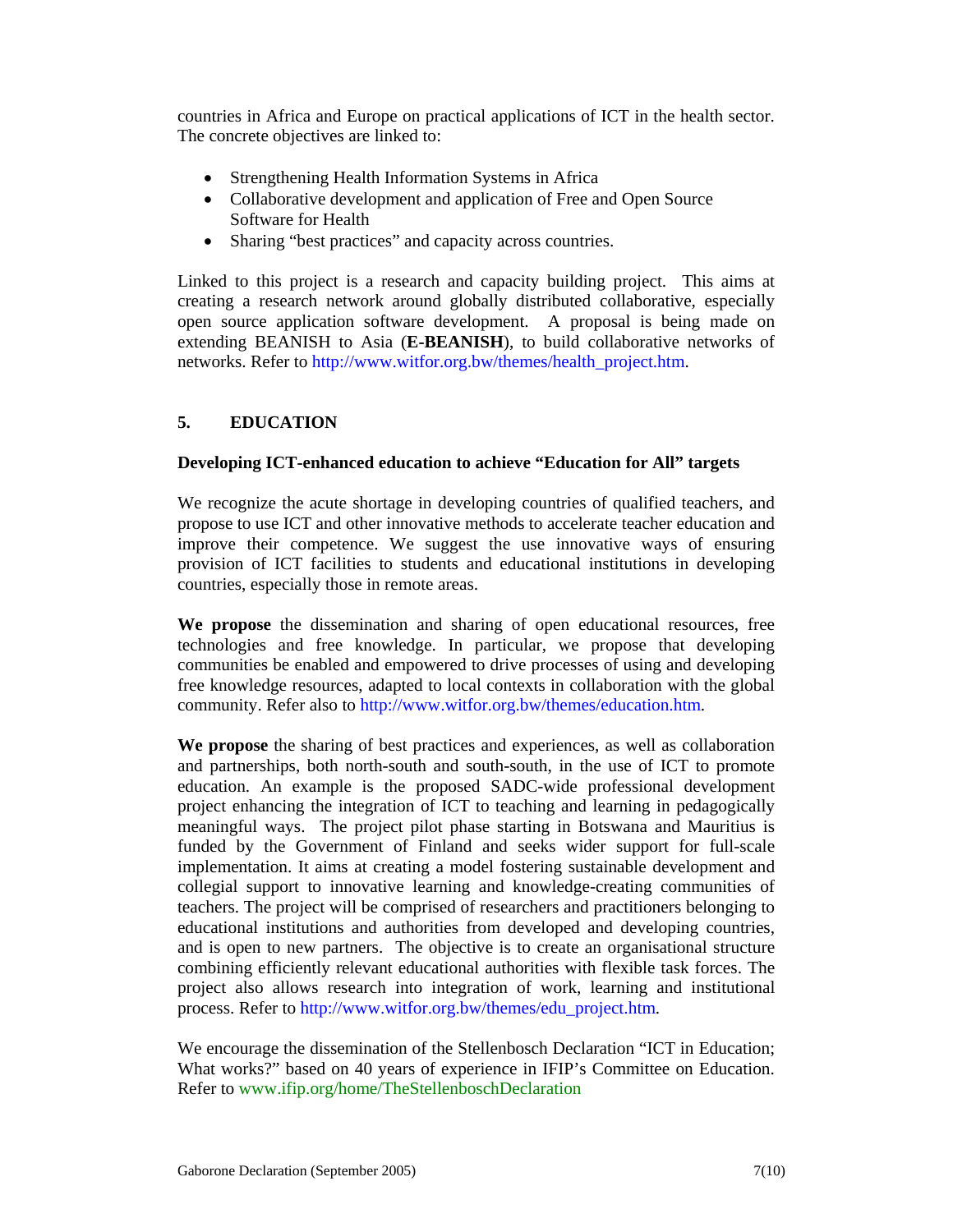We further recommend the use of existing initiatives in ICT certification in different areas and levels, e.g. teachers ICT licence, basic ICT user licence, ICT professional licence etc.

# **6. AGRICULTURE**

### **Using ICT in the dissemination of knowledge and information, particularly to rural communities, to reduce poverty by improving agricultural production and sustainability**

**We propose** a project to enhance the basic knowledge, managerial and financial skills and sustainability of agricultural production systems.

Agriculture consists of a variety of diverse sectors, some of which have the potential to contribute substantially to poverty alleviation and the development of sustainable agricultural production systems. There is growing interest in crop production, horticulture and vegetables, aquaculture, rangeland systems and livestock production systems. The success of these depends on the dissemination of basic knowledge and skills to rural farmers and the packaging of information in an acceptable and accessible way.

The agricultural needs depend on the ecological region, the existing infrastructure, capacity and availability of natural recourses and capital. The skills that need to be addressed include a variety of managerial aspects and the creation of financial awareness in order to make farming commercially viable. Although complex models are available to manage intensive agricultural systems, little progress has been made in terms of ICT and modelling of rural or small-scale agricultural systems. The current developments are focussed mainly on livestock production systems since these tend to be more dominant and popular in rural areas.

In this regard **we propose** to firstly address the managerial and financial skills of traditional livestock farmers with a system based on the principles proposed in the Cattle Farm Management System (CFMS). The great advantage of this approach is that it can easily be adopted as part of the recently introduced Botswana livestock identification and tracking system that was introduced four years ago, which ensures traceability. It is now widely accepted that livestock identification and traceability are essential prerequisites to ensure safe products and reduce the incidence of foodborne diseases. A number of other developing countries have introduced compulsory livestock identification systems, but it is accepted that more can be done to improve the dissemination of information and knowledge as proposed in the CFMS or alternative systems.

**We further propose** a supporting research project to develop a model that could accurately predict the performance of grazing animals and pasture production under variable rainfall and temperature conditions. Such a model could assist governments with rangeland management, strategies for research and development and livestock marketing, and would link strongly with the proposed CFMS for traditional livestock farmers. Refer also to http://www.witfor.org.bw/themes/agriculture.htm and http://www.witfor.org.bw/themes/agriculture-project.htm .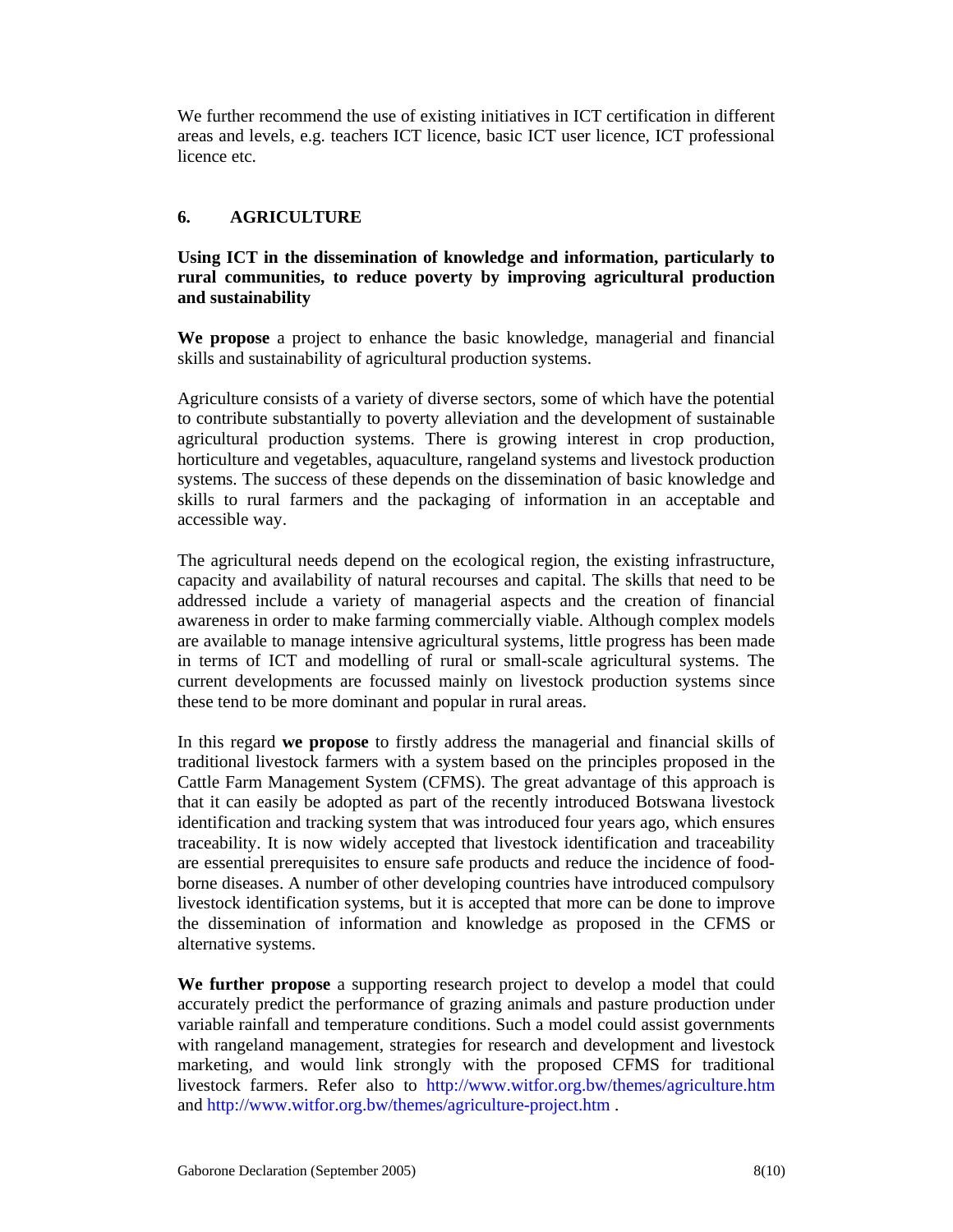# **7. SOCIAL, ETHICAL AND LEGAL ASPECTS**

#### **Increasing awareness of the social, ethical and legal dimensions of ICT**

**We propose** the building of a collaborative virtual community to bring together all civil society stakeholders and initiatives in developing countries directed at ICT and socio-economic development. This project will be in pursuit of the Millennium Development Goal to "*develop a global partnership for development*". The purpose of the project is, first and foremost, to bring together and facilitate collaboration between grassroots and community based civil society actors and initiatives and then to facilitate collaboration between these local networks and existing global networks.

**We further propose** the development and implementation of a digital online network and forum for indigenous knowledge. The aim of this project is to create an Internet based digital network for the conservation, development and dissemination of indigenous knowledge. The purpose of the digital network would be to bring together existing digital resources and to implement specific community based projects to record and promote indigenous knowledge (languages, narratives, rituals, artefacts, etc). The project will be community driven and may initially focus on existing resources and on indigenous *cultural* knowledge that is easy to record and catalogue with minimal technology, such as aboriginal narratives.

**We further propose** building a regional policy framework and capacity for controlling cyber crime in developing countries. The aim of this project is to study the problem of cybercrime in developing countries (with an initial focus on Africa) and produce resources to deal with it effectively. This will include the development of a policy framework, the harmonization of legal frameworks and the building of capacity in investigating and prosecuting cyber crime. The project will aim to build on existing international treaties and conventions such as the Council of Europe Convention on Cyber Crime.

Refer to http://www.witfor.org.bw/themes/social.htm and refer also to http://www.witfor.org.bw/themes/social\_project1.htm, http://www.witfor.org.bw/themes/social\_project2.htm, and http://www.witfor.org.bw/themes/social\_project3.htm

# **8. EMPOWERMENT AND PARTICIPATION**

#### **Encouraging e-governance and e-democracy initiatives**

We propose initiatives focusing on empowerment and participation in line with the objective of utilizing ICT for accelerated development with particular emphasis on the needs of developing countries. Empowering citizens enables them to participate in the information society and acquire knowledge that improves their socioeconomic well being. This objective becomes concrete in devising appropriate universal access policies and strategies as well as in developing cost-effective community user information systems. E-governance programmes contribute to